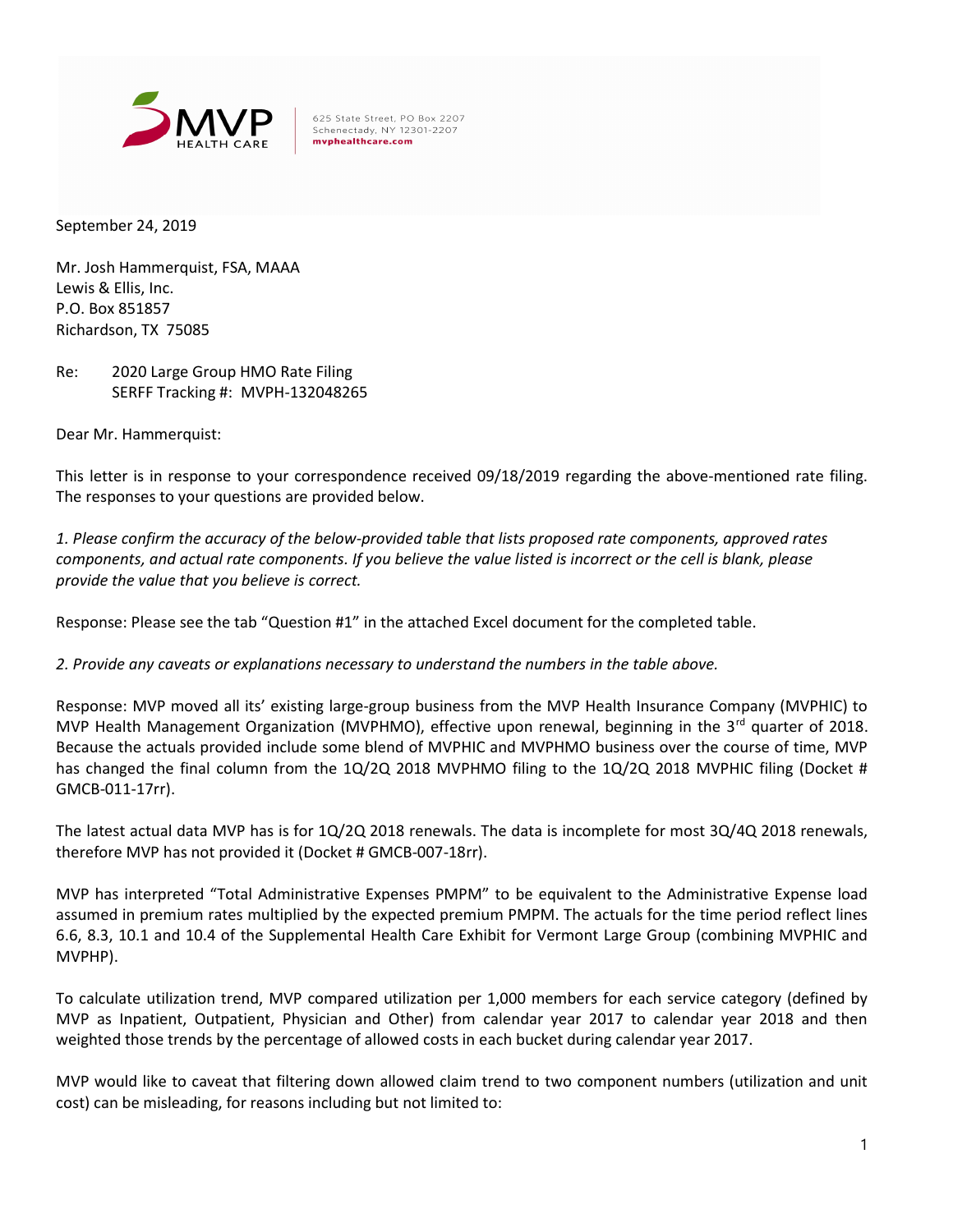

625 State Street, PO Box 2207 Schenectady, NY 12301-2207 mvphealthcare.com

-Allowed Medical Trend does not consider population changes or changes in morbidity within the previously insured population. This can skew both total trends as well as utilization and intensity trends. As an example, an older population generally uses both more services and more intense services, which would increase both utilization and unit cost trends as MVP has calculated them.

-Claim shifts between service categories can increase/decrease total allowed trends while also increasing/decreasing utilization trends within those categories. For example, shifting surgeries previously performed in an Inpatient setting to an Outpatient setting will simultaneously increase Outpatient utilization and total allowed costs and decrease Inpatient utilization and total allowed costs (while likely decreasing total allowed claim costs). This is not easily quantifiable into a single unit cost and a single utilization trend figure.

-The intensity of services is not considered in the table. MVP is implicitly assuming that it is included under unit cost trends, but this produces misleading results if the intent is to measure the change in cost for a given service over time. For example, if a higher-intensity Outpatient service is replaced with a lower-intensity service, the utilization change would be 0.0% and the unit cost trend would be below zero. However, the costs of both services may have increased over time, which would not be evident based on the data provided. Additionally, MVP used admits as the utilization measure for Inpatient services. To the extent that the average length of stay changes over time, this would be captured in the unit cost trend as opposed to the utilization trend.

3. Please complete the table below from last year's responses to HCA questions (Sept. 20, 2018 Response), providing the overall average, the premium-weighted average, and the range of actual rate increases experienced by the groups covered by the filing in 2018, 2019 to date, 2020 projected. Please explain any differences between the 2018 numbers provided here and the partial 2018 numbers.

Response: Please see the following table which provides the information requested. The average for 2018 changed slightly from the January to July 2018 line previously provided due to two groups who changed riders which were implemented retrospectively.

| VT Large Group Revenue Changes, by Group,<br><b>Renewal Periods 2016-2020</b> |                                   |                                   |                            |                                                     |  |  |  |  |  |
|-------------------------------------------------------------------------------|-----------------------------------|-----------------------------------|----------------------------|-----------------------------------------------------|--|--|--|--|--|
| <b>Renewal Year</b>                                                           | <b>Minimum</b><br><b>Increase</b> | <b>Maximum</b><br><b>Increase</b> | Average<br><b>Increase</b> | Average<br><b>Increase</b><br>(Premium<br>Weighted) |  |  |  |  |  |
| 2016                                                                          | $-8.82%$                          | 17.87%                            | 2.29%                      | 1.22%                                               |  |  |  |  |  |
| 2017                                                                          | $-8.52%$                          | $-6.25%$                          | $-1.45%$                   | $-3.33%$                                            |  |  |  |  |  |
| $2018$ Jan. $-$<br>July                                                       | $-7.00\%$                         | 16.81%                            | 3.92%                      | 4.07%                                               |  |  |  |  |  |
| 2018                                                                          | $-7.00\%$                         | 16.81%                            | 3.75%                      | 3.98%                                               |  |  |  |  |  |
| 2019                                                                          | $-8.65%$                          | 14.03%                            | 4.23%                      | 4.53%                                               |  |  |  |  |  |
| 2020 Proj.                                                                    | 5.28%                             | 14.51%                            | 8.34%                      | 8.37%                                               |  |  |  |  |  |

2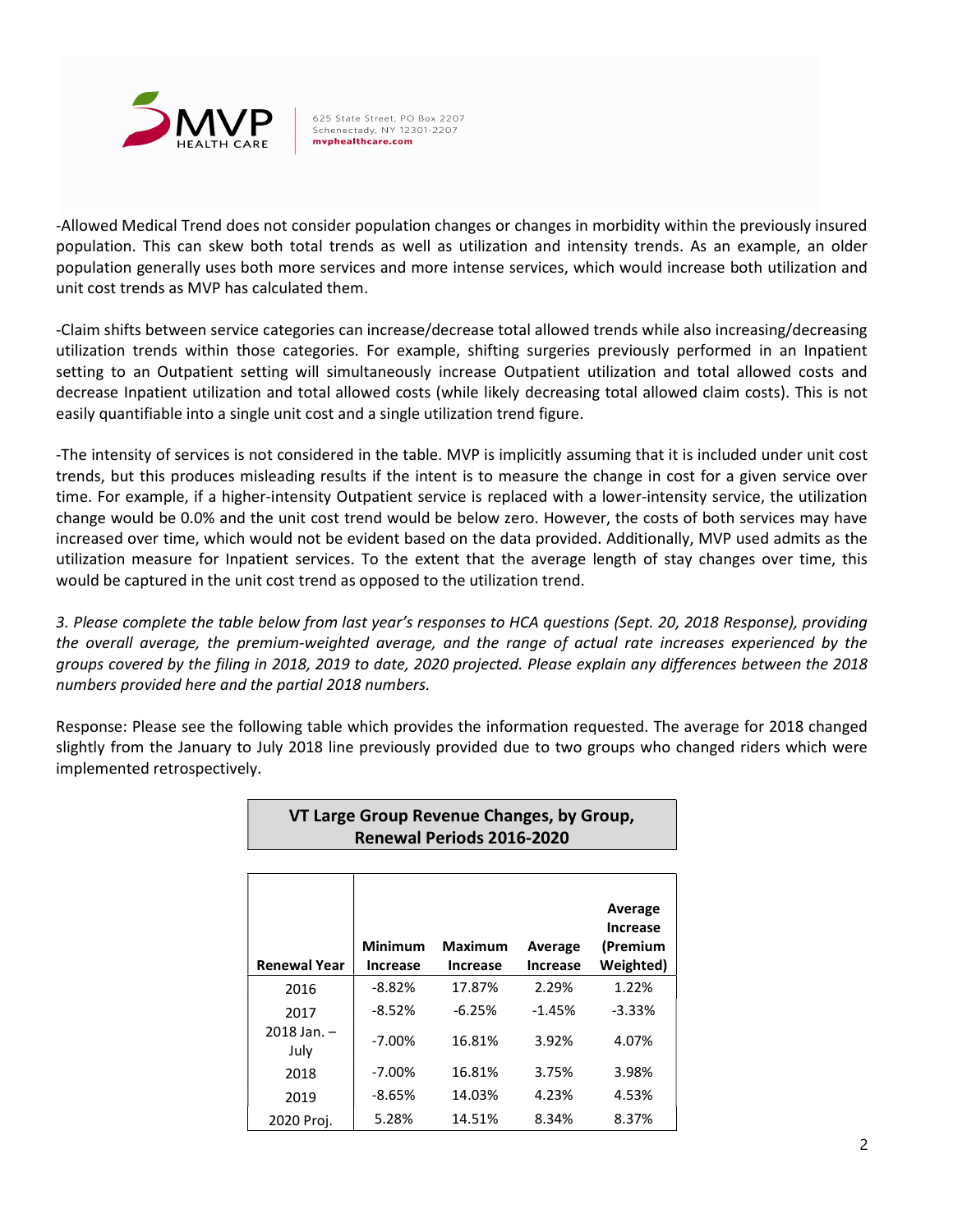

625 State Street, PO Box 2207 Schenectady, NY 12301-2207 mvphealthcare.com

4. As in previous filings, the year's filed Experience Rated Addendum contains the following statement:

Adjustments may be made due to items such as poor claim and enrollment experience data being presented for new groups, the group's claim trend being historically different than the averages, variability in claims experience, participation levels/group size changes, plan sponsor contribution levels, number of plan offerings, plan sponsor and covered population stability, and plan sponsor persistency. Adjustments may be both positive and negative but will not be larger than 10% in either direction.

As shown above, you reported last year that your maximum increases in 2016 and 2018 were significantly higher than 10%. Please demonstrate that you have maintained your 10% rule in the application of your underwriting discretion.

Response: The paragraph shown above falls in the Addendum under the heading of "Underwriting Judgment / Group Risk Assessment" which corresponds to Section IV, Line 5 of the formula. This line is an additional factor that may be applied *after* the manual pure premium and the experience pure premium are calculated and blended.

Therefore, the formula does not indicate that the maximum rate increase for a group will be less than 10% (as inferred in the question). The formula indicates that a rate, encompassing a group's credibility and experience, can be adjusted by up to +/-10% for the above listed considerations.

As an example, the formula could produce a rate increase of 25% for a group which is large enough to use 100% of its' own experience in rate development. The underwriter, using the discretion listed above, adjusts the rate increase downward by 10%. The formula is still being followed, but the proposed rate increase is +12.5% (1.25 times  $0.90 = 1.125$ ).

If you have any questions or require any additional information, please contact me at 518-386-7213.

Sincerely,

 $\frac{1}{2}$ 

Eric Bachner, ASA Leader, Actuarial, Commercial/Government Programs MVP Health Care